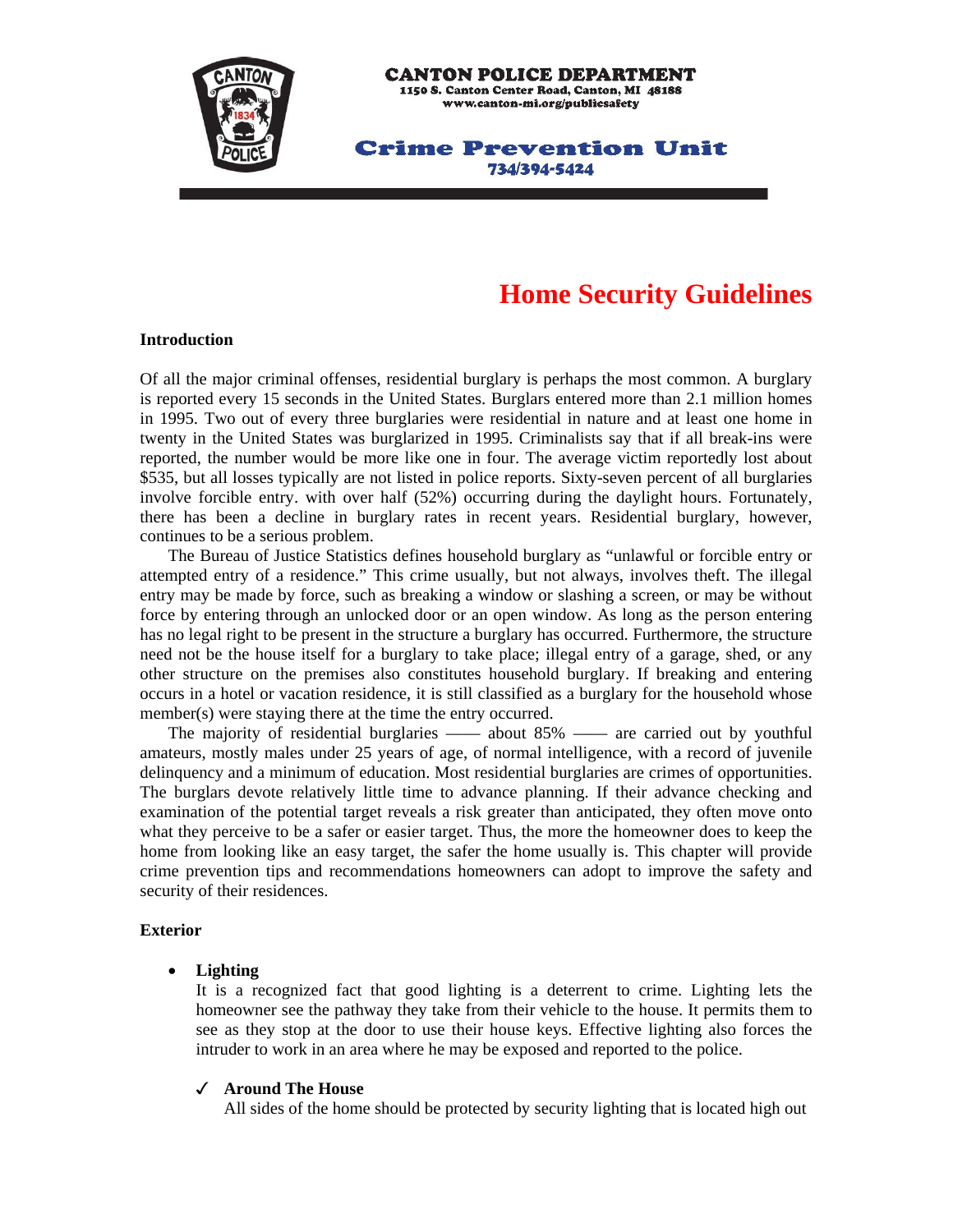of reach and is vandal resistant. The best possible location for exterior residential lighting is under the eaves of the house. This makes ground-level assault more difficult. Such lighting should ideally be controlled by photo-electric cells that will activate them during times of darkness.

#### **Over Entry Doors**

 Each door should be equipped with a light that provides quality illumination in the vicinity of the door, including both sides of the door and porch.

#### **Carports And Garages**

 Lighting in carports and garages is critical. For garages, an automatic garage door opener is the best choice. Almost every garage door opener made today has a light that comes on when the opener is activated, lighting the interior of the garage. In carports, it is recommended either to leave the light on, have the light on a timer, or have a light connected to a motion sensor or photo electric cell.

### **Light Controls**

 Security lighting should be automatically controlled by photocell. Unfortunately, many exterior light fixtures are controlled by an interior switch which can be – and often is —— turned off by an occupant or simply never turned on in the first place. Photocell bases which screw into the bulb socket are available at minimal cost. The bulb is the screwed into the photocell base. From that point on, the light will illuminate automatically as the sun goes down. To insure the light is not accidentally extinguished, a cover can be placed over the inside switch or the switch can simply be removed altogether.

### **Motion Lighting**

 Motion detection lighting is strongly encouraged, particularly in areas where lighting may be considered intrusive to neighbors. Costing less than \$50.00, such units are often direct replacements for existing fixtures and can be selectively aimed to detect motion of an approaching intruder and cause the light to activate. This does two things: first, the sudden presence of the light startles the intruder, leaving him exposed to view; and second, the light provides a friendly means to light pathways as the homeowner returns in the evening. While there may be a concern that dogs, cats or birds will trigger the sensor and cause the lights to come on, if the resident sets the sensitivity of the sensor correctly, this should not be a problem.

#### • **Landscaping And Plant Materials**

 Bushes, trees and shrubbery can conceal an intruder as he attempts entry into a window or door; or worse yet, as he waits in hiding for the homeowner! A few alterations to the home's landscaping and plant materials can be enough to discourage intruders. To avoid being seen or caught, intruders look for property they can get into and out of quickly. Their ideal target is a house surrounded by large hedges or shrubs, which serve to hamper visibility from the street and neighbor's houses.

 Trim shrubbery and trees so doors and windows are visible to neighbors and from the street. Trimmed landscaping should not provide concealment for criminals. If the home has a second floor, prune trees so they can't help a thief climb in second floor windows. Place trellises where they can't be used as ladders to gain entry to upper floors.

- Ground plants (shrubbery and bushes) within four  $(4)$  feet of any sidewalks, driveways, doors or gates, should be maintained at a height of not more than two (2) feet.
- Ground plants between four (4) feet and eight  $(8)$  feet of any sidewalks, driveways, doors or gates, should be maintained at a height of not more than four (4) feet.
- $\checkmark$  Ground plants under windows should be maintained at a height that is below the window sill.
- $\checkmark$  Trees should be trimmed so that the lower branches are more than six (6) feet off the ground.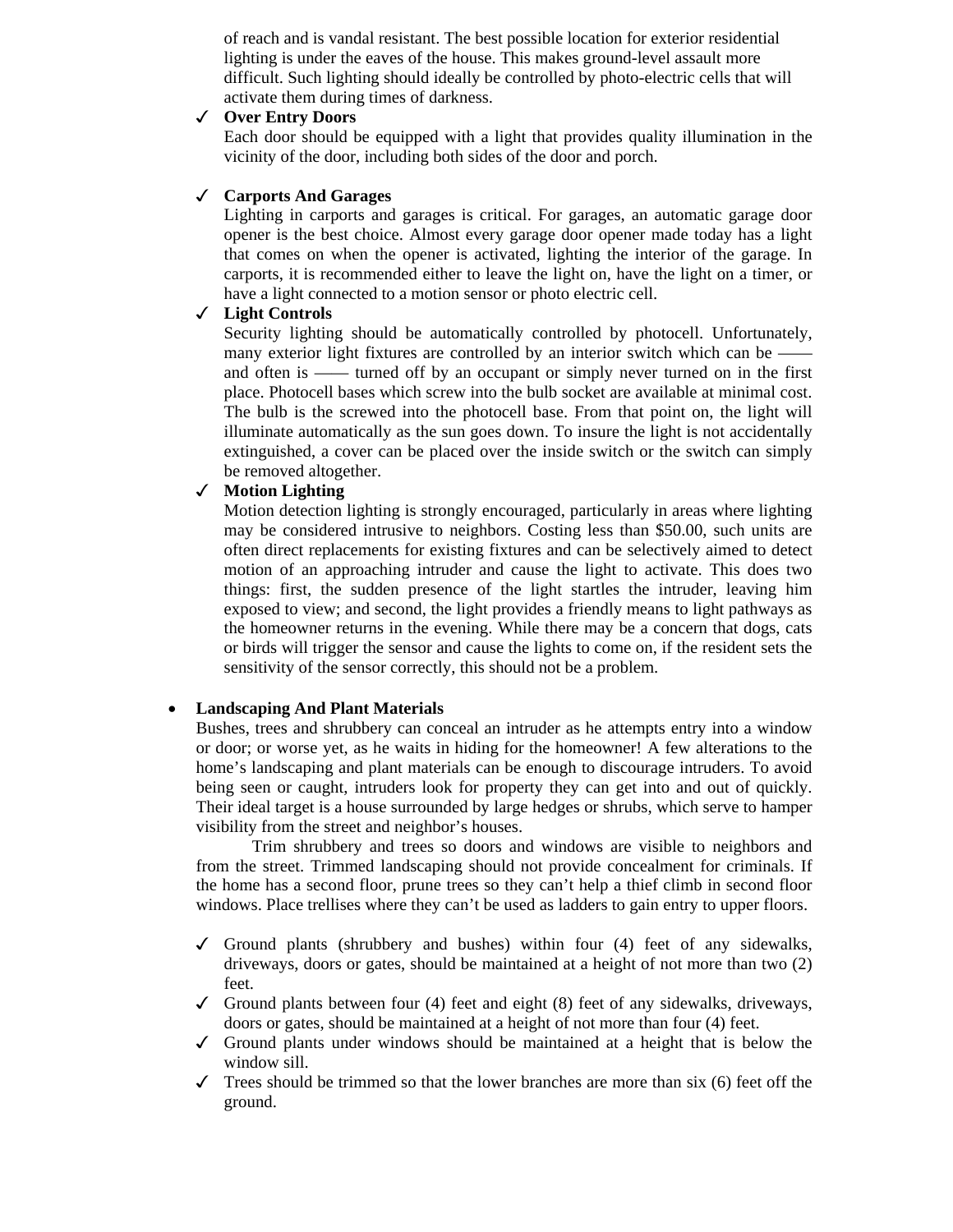Place large gauge gravel on the ground near windows. The noise caused by an intruder walking on it can be a psychological barrier. *Do not* place large rocks or other items near glass windows or doors. These could provide the burglar with his tools!

 Plant spiny (thorny) plants along fences and under windows. Such plants will discourage the possible burglar. Protecting with spiny plants can be almost as effective as using barbed wire, and a lot more attractive. Included is a chart showing a partial list of such plants.

| Gooseberry              | Thorns | $5 - 3$   | Sun/shade | White/green   | Edible fruit           |
|-------------------------|--------|-----------|-----------|---------------|------------------------|
| Pampas grass            | Leaves | $6 - 6$   | Sun       | White         | <b>Fast Growth</b>     |
| Lisbon Eureka           | Thorns | $8 - 5$   | Sun       | White/yellow  | Fragrant               |
| flowers                 |        |           |           |               |                        |
| <b>Bearss</b>           | Thorns | $6 - 5$   | Sun       | White/green   | Fragrant               |
| flowers                 |        |           |           |               |                        |
| Needle Bush             | Leaves | $8 - 8$   | Sun       | White         | Drought                |
| tolerant                |        |           |           |               |                        |
| Chinese holly grape     | Leaves | $6 - 3$   | Shade     | Yellow/blue   | For<br>narrow          |
| spaces                  |        |           |           |               |                        |
| Calif. holly grape      | Leaves | $5 - 4$   | Sun/shade | Gold/blue     | Drought                |
| tolerant                |        |           |           |               |                        |
| Hybrid holly            | Leaves | $6 - 5$   | Sun/shade | White/red     | Self                   |
| pollinating             |        |           |           |               |                        |
| Upright juniper         | Leaves | $12-6$    | Sun       |               | Hedge<br><b>or</b>     |
| screen                  |        |           |           |               |                        |
| Jerusalem thorn         | Thorns | $20 - 25$ | Sun       | Yellow/blue   | Hedge<br><sub>or</sub> |
| screen                  |        |           |           |               |                        |
| Firethorn               | Thorns | $15 - 10$ | Sun       | White/red     | Good                   |
| Espalier                |        |           |           |               |                        |
| Dwarf firethorn         | Thorns | $5 - 5$   | Sun       | Orange/red    | Compact                |
| growth                  |        |           |           |               |                        |
| Prostrate firethorn     | Thorns | $4 - 10$  | Sun       | White/red     | for<br>Cover           |
| slopes                  |        |           |           |               |                        |
| Fruiting pomegranate    | Thorns | $10-6$    | Sun       | Orange/red    | Edible fruit           |
| Dwarf pomegranate       | Thorns | $3 - 3$   | Sun       | Orange        | Non-fruiting           |
| Rasberries/blackberries | Thorns | $8 - 8$   | Sun       | Ornge/blk/Red | Fast growth            |
| <b>Bush roses</b>       | Thorns | $6 - 4$   | Sun       | Many          | Good<br>cut            |
| flowers                 |        |           |           |               |                        |
| Climbing roses          | Thorns | $12-6$    | Sun       | Many          | Fence                  |
| protection              |        |           |           |               |                        |
| Spanish bayonet         | Leaves | $6 - 4$   | Sun       |               | Drought                |
| tolerant                |        |           |           |               |                        |
| Dwarf xylosma           | Thorns | $5 - 4$   | Sun/shade | White         | Glossy                 |
| foliage                 |        |           |           |               |                        |

#### • **Limiting Access**

 Intruders look for homes that have few or no obstacles blocking a quick exit. Fences can prevent burglars from carrying away large items if the gates are locked. Fence gates should be locked at all times, even when the owner is at home. Ladders and tools should be stored in a garage or a storage shed, and these facilities should be locked.

#### • **House Numbers**

 House or street numbers on a home should be easily visible from the street. Critical time can be saved by emergency responders when the street address for the house is visible from a distance.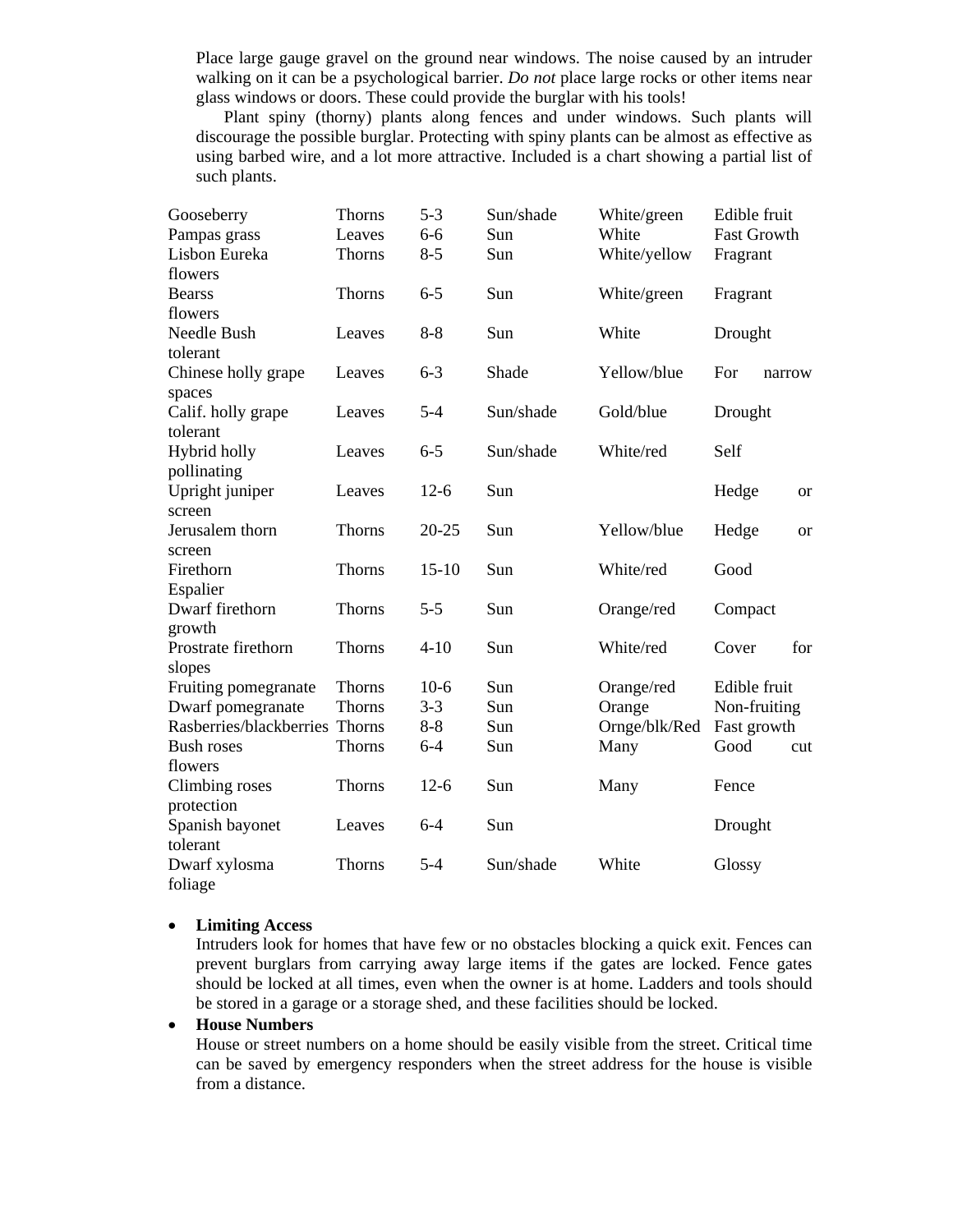### **On the House**

- Use numbers made of reflective materials, or black on white, that are 6 inches high.
- − Keep numbers looking new and clean and replace when necessary.
- The numbers should be placed under a light and near the front door or garage entrance.

#### **Paint the House Number on the Curb**

- − Four (4) to six (6) inch high black letters on white background is most effective.
- − The numbers painted on the curb should be centered at the end of the driveway or just to the house side of the driveway.
- − If the house is located along an alley, the house number should be painted on the fence outside the alley gate.

#### • **Utility Entry**

#### **Electric Power Entrance**

 Exterior electric panels often contain disconnect switches which can totally shut off power to the house. Electrical panels should be checked to insure that they are equipped with a disconnect switch lock or other provision that makes it difficult to extinguish power. The homeowner should be encouraged to install a number of wall mounted rechargeable hand-held flashlight units with base chargers at various locations in the house, including all bedrooms and primary living spaces.

#### **Telephone Entrance**

 Accessible lines permit telephone service, and thus the ability to call for help, can be severed by simple wire cutters. Where possible, these lines should enter the home high so as to be less susceptible to tampering. If the telephone line must remain accessible, some protection may be afforded by installing the line in rigid conduit and termination points in lockable containers. The best protection, however, is a cellular telephone that can be used should the telephone lines be taken out of service.

#### • **Doors**

 Doors are usually the burglars first choice of entry into a home. Believe it or not, some residents leave exterior doors unlocked . . . . particularly children who may be the last to leave. In other entries, the burglar simply breaks a door or a side light and reaches around to unlock a door.

#### **The Door**

 Exterior doors should be of solid core (wood, not composite materials) or steel, 2 3/4" thick is preferred.

 Hollow core or wood panel doors can be easily broken. Such doors, however, can be reinforced by attaching at least 20 gauge (approximately 1/32"thick) sheet metal on the exterior side of the door. If this method of strengthening the exterior door is used. attach the sheet metal with carriage bolts, spacing no further than 16" apart, around the perimeter of the door (see figure 3)attach the sheet metal with carriage bolts, spacing no further than 16" apart, around the perimeter of the door (see figure 3)

 If an exterior door is equipped with glass within arm's length (about 40") of the door lock, break resistant polycarbonate glazing material (similar to plexiglass) attached to the inside of the door around the sides will provide considerable delay(see figure 4).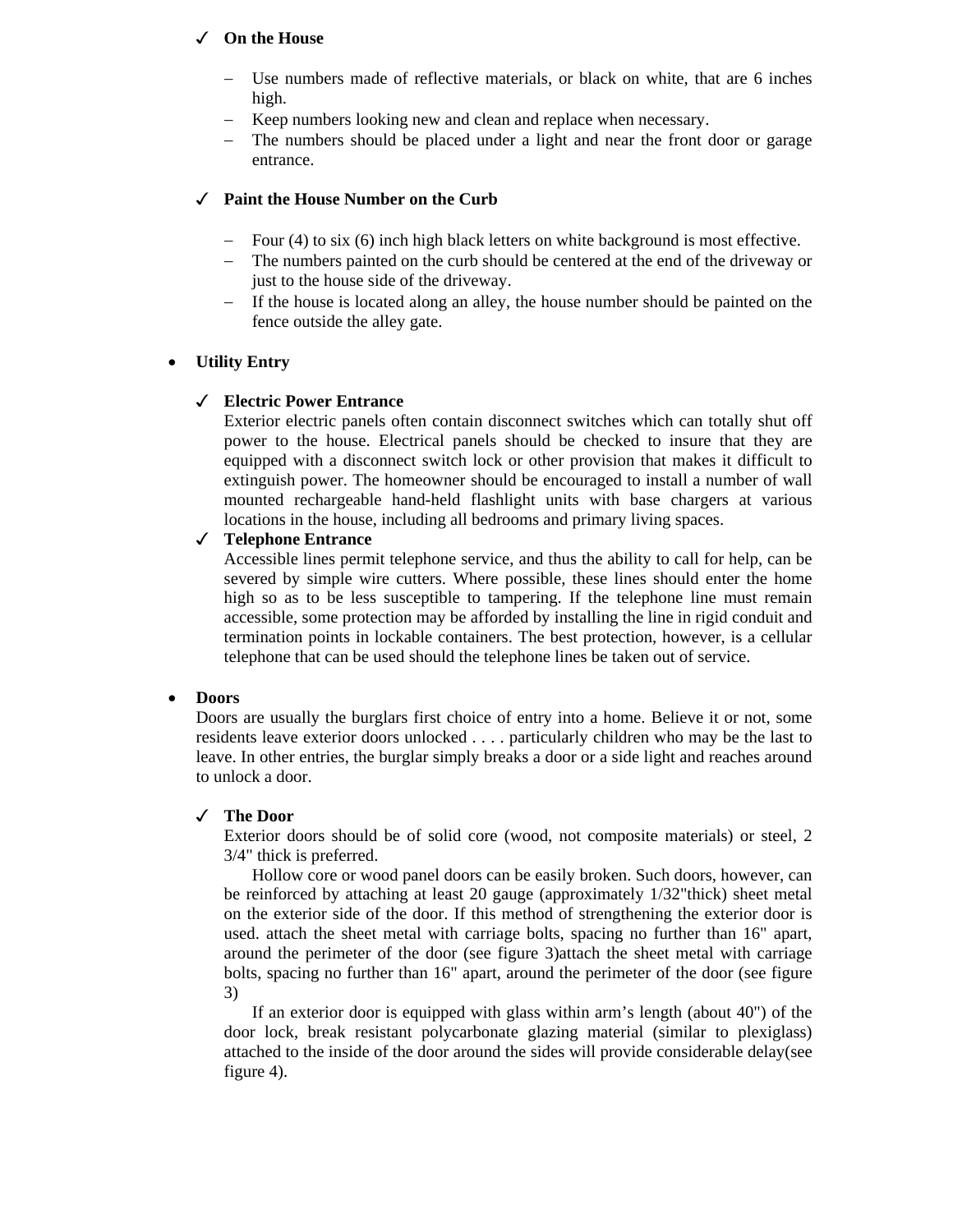Entry doors should fit their frames tightly, with no more than 1/8" clearance between the door and the frame.

 Door frames should be solidly anchored to the rough opening. There are often spaces left between the rough opening stud at a point midway up the door jamb. These spaces create a poor anchorage for hardware making the door easy to kick open. If possible, the door molding should be removed and these spaces should be filled or "shimmed" prior to mounting any new lock strikes. If the door opens inward, the stop strip should actually be part of the wood frame, not applied. The stop strip is a wood strip installed on or milled into the door jamb (it's the part of the jamb that the door closes on). If the stop has been applied (strip nailed on the jamb), pry it off carefully and coat the surfaces with epoxy cement. Then hammer the stop back in place and further secure it with tapered wood screws installed directly in front of the lock bolts. This will make it difficult for a burglar to pry up the strip and manipulate the lock from the exterior.

#### • **Door Viewer**

 Entry doors should have wide angle (180°) door viewers to permit the occupant to see callers without opening the door. Such door viewers are inexpensive and easy to install (see figure 5).

#### • **Strike Plates**

 The strike plate is attached to the door frame. The metal bolt of the door lock slides into the strike plate to secure the door to the door frame. Heavy duty strike plates, installed with long screws (ideally, at least 3"), offer good resistance against force. Strike plates and boxes should be installed with screws long enough to reach the stud behind the jamb.

 Replace weak strike plate with High Security Strike Plate. Fasten with long screws. This will also strengthen the frame system.

Replace weak strike plate on wood frames with High Security Strike Box.

#### • **Hinges**

 If an entry door swings outward, the knuckles of the hinges must be exposed and it may be possible to remove the hinge pins to gain entry. One solution to this problem is to replace hinges that have removable pins with hinges having non-removable pins (available at hardware stores).

 Another solution is to remove the two opposing screws (door and frame side) from the top and bottom hinges. Then insert a large finishing nail in the screw hole on the frame side, but do not hammer the nail in all the way; instead leave the head of the nail exposed  $\frac{1}{4}$ " to  $\frac{1}{2}$ " above the surface of the hinge. Close the door slowly and insure the exposed nail meets and extends into the screw hold on the opposite hinge (see figure 7).

#### • **Sliding Glass Doors**

 Sliding glass doors (sometimes referred to as acacia doors) are easy for a burglar to enter if no remedial action is taken. Often, the door panels can simply be lifted out of the tracks. To deal with this problem, open the active door and install a number of wood screws in the track, allowing the screw to project down  $3/8$ " to  $1/2$ " or so. Slide the door closed, making sure the extended screws pass freely over the top rail of the door. Now try to lift the door from the track; upward movement should be stopped by the screws before the door can clear the bottom track (see figure 8).

 Once the door has been secured from lifting, an auxiliary lock is needed because more than likely, the standard lock supplied with the door is nothing more than a small hook bolt that can easily be forced open. Locking bars (commonly called the "Charlie Bar") are ideal for this purpose; but a length of dowel —— an old broom or mop handle, for example —— can also be placed in the bottom track to keep the door from being pushed open. The dowel should be cut to a length so it fits snugly in the track between the wall and the door frame. If ventilation is needed, another dowel could be cut a few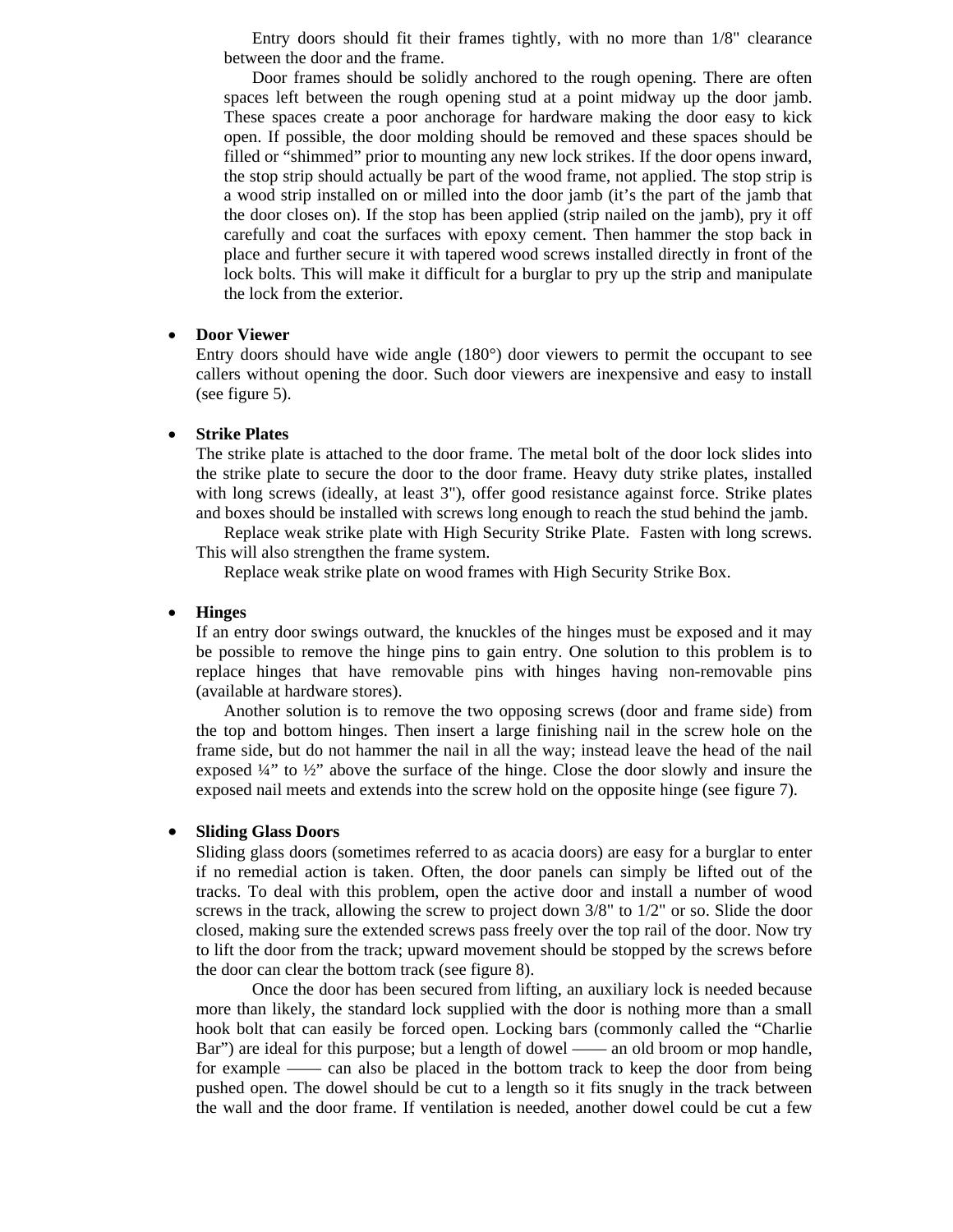inches shorter to permit the sliding door to be opened no greater that six (6) inches (see figures 9 and 10). There are also a number of commercially produced locking devices for sliding glass doors. Those operated by keys are recommended for better security.

#### • **Garage Doors**

 The failure to close and lock the garage door often presents the most serious security problem in the home. This should always be emphasized to the homeowner. The following are a series of recommendations related to garage door security:

- $\checkmark$  The garage door should be locked at all times (even when the occupant is at home);
- $\checkmark$  Overhead track operated doors are best secured with electronic door openers. They should be of the type that can be disconnected from inside the garage in the event the home is unoccupied for long periods of time;
- $\angle$  A good case hardened padlock on which both ends of the shackle engage, should be used to secure the garage door;
- $\checkmark$  For garage doors with overhead tracking, drill holes into the track above a roller with a pin or padlock inserted through the slot;
- $\checkmark$  For garage doors that are counter-balanced, secure with two case-hardened hasps and padlocks bolted onto both sides of the door;
- $\checkmark$  For garage doors that have a double out swing, mount heavy duty slide bolts to the inside of one door at the top and bottom to make it stationary. A case hardened hasp and padlock can then be bolted on to secure the active door to the inactive door;
- $\checkmark$  The door leading from the garage into the home should be a solid wood or metal core door and should have a good quality deadbolt lock on it;
- $\checkmark$  If a garage door has a "doggie door," this can be a means of access for a burglar;
- $\checkmark$  Homeowners should be cautioned not to leave garage door openers in vehicles parked outside, as they can obviously be used for easy access into the garage.

### • **Locks**

### **Key-In-Knob Lock**

 A key-in-knob lock offers privacy and convenience but does not offer security from intruders. They can be easily compromised by wrenching the knob with hands or vice grips, using credit cards or plastic to slip the spring bolt or by simply kicking open the door.

### **Deadbolt Lock**

 A deadbolt lock can provide good protection for an entry door. When the key is turned, the lock mechanism slides a strong metal bolt from the door into the frame. When purchasing a lock, the following points should be covered:

- − The bolt should extend at least 1" from the front edge of the door (a 1" throw)
- − The connecting screws that hold the lock together should be on the inside of the door.
- − The strike plate should be attached to the door frame with screws that measure at least 3" in length.
- The cylinder should have a steel guard —— a ring around the key section. The cylinder guard should be tapered or rotate around the key section (if twisted) to prevent wrenching.

### **Auxiliary Rim Mounted Lock With Deadbolt**

 This lock can be attached to a door's surface with long sturdy screws. The locking device on the door fits into the plate on the frame. When the key is turned, strong metal bars join the two parts of the lock.

**Double Cylinder Deadbolt Lock**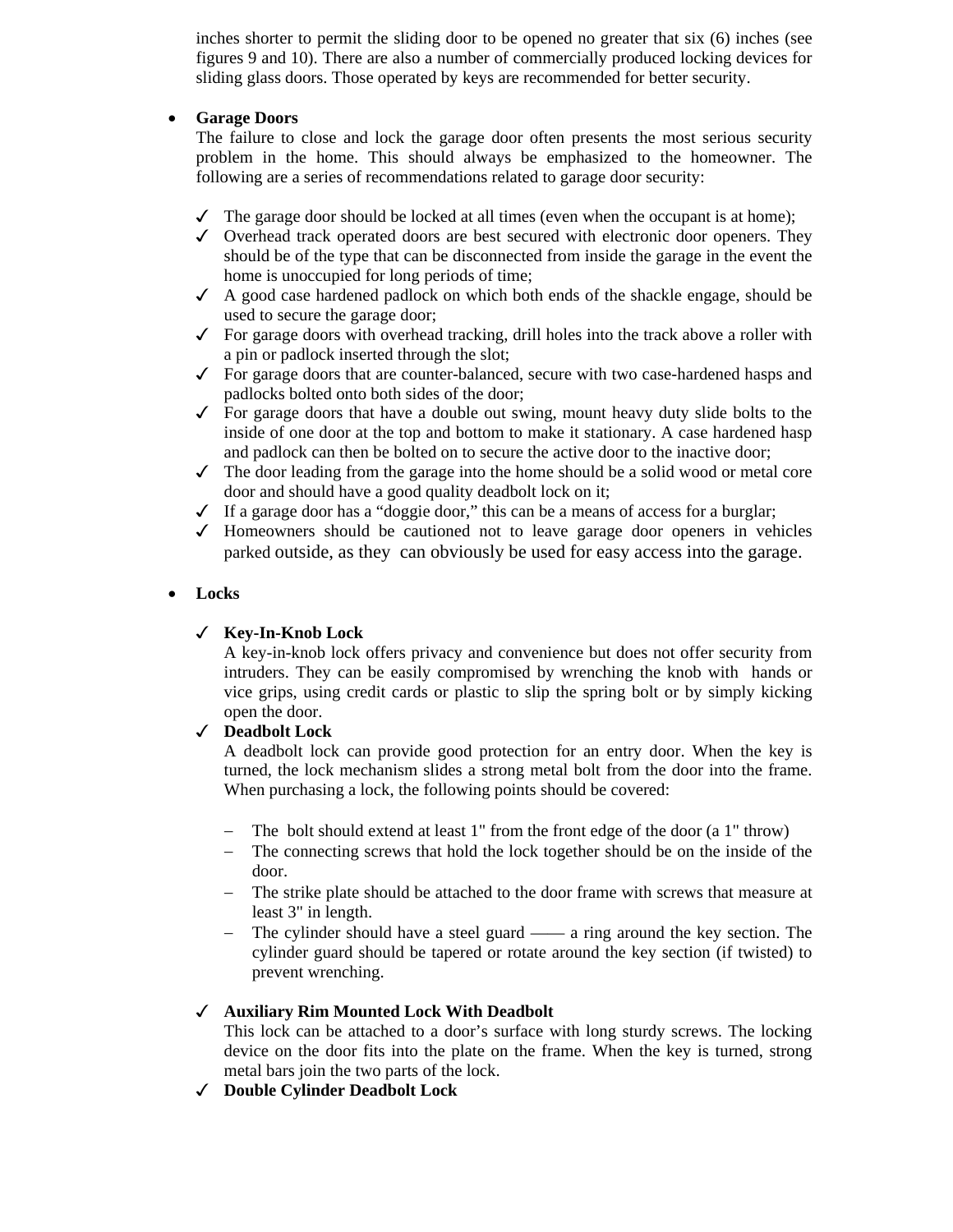This lock can placed on doors with glass panels or on other doors, as well. The locks can be opened only with a key from either side. The key should be kept near the door but not reachable from the glass panel. Some states and local jurisdictions have, for reasons of fire safety, passed laws or ordinances that prohibit the installation of double cylinder deadbolt locks in residences. The law in each jurisdiction should be review before they are recommended.

#### **Keys**

 Improper attention to the issue of keys can lead to a burglary. The following are suggestions to better insure keys are properly controlled:

- − When someone moves into a previously occupied home, all exterior doors should be rekeyed;
- − Homeowners should keep their keys secured at all times. They should take their keys with them when they leave the apartment or condominium and keep them in their pocket or purse;
- − Keys should never be loaned, particularly where strangers are involved. House keys should be placed on a dual key ring that will permit easy separation from the car key. When keys are surrendered in connection with service or valet parking, only the car keys should be left.
- − Keys and key rings should not be marked or identified in such a way so they can be switch functions on automobile and refrigerator doors.

### Q **Foiling**

 Foil, or tape, is a ribbon of metallic material that is attached to various surfaces such as glass, door panels, walls, etc. The foil is designed to break when an attempt is made to gain entry through the surface to which it is attached, thus causing the alarm to sound.

### ■ Vibration or Shock Detectors

 These special sensing devices are set to react to vibrations similar to those that result when an attempt is made to break the surface to which they are attached. They can be used on walls, doors and particularly on windows, but proper attention to design must be exercised for problem free operation in the home.

#### ■ Screens

 Specially designed "insect" screens are also available to cover windows and other openings. These screens contain inconspicuous, built-in alarm wire to protect against entry through the screen material, and are also installed so an alarm will sound if the screen is removed from the opening while the system is on.

While there are a great variety of interior detection devices available, only a limited number are usually considered suitable for residential use.

#### **No. 3** Pressure Mats

 Generally used under rugs or carpets, these mats are really flat "switches" that react to pressure from footsteps. Placed on doorways, hallways, windowed areas and staircases, they can be used ideally to isolate desired areas.

#### ■ Photoelectric Beams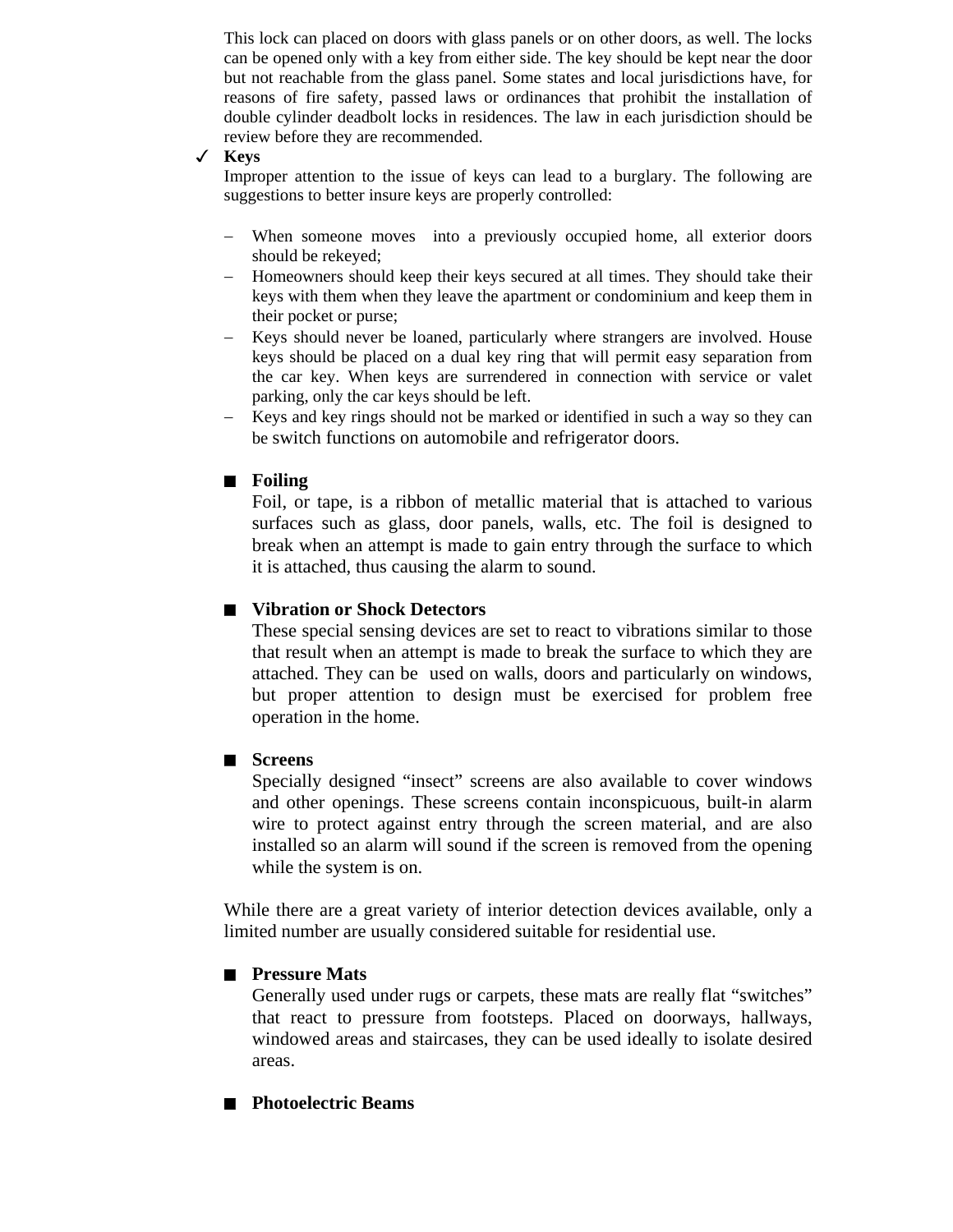When specifically designed for residential use, these beams are small and unobtrusive, and in some cases, are designed to resemble standard wall outlets. They cast an invisible infrared light beam across hallways, rooms, stairwells, etc., and when the beam is broken, the alarm sounds. Although more costly than pressure mats, the rather considerable length of beam can compensate in some installations by allowing large areas to be protected by a single device.

### **Passive Infrared Systems**

 This type of device measures the infrared heat generated within the protected area. An individual passing through the area, generating body heat, would be detected by the sensor. This type has proven to be more reliable than other forms of motion detection and is less susceptible to false alarms.

### ■ Motion Detectors (Ultrasonic, Microwave)

 These devices are designed to detect motion within the specific area. They operate by filling an area with ultrasound or microwaves that are "observed" in a specific preset pattern. A person entering the pattern, in sustained motion, changes the pattern. This change triggers the alarm system. Since they are quite sensitive to a wide variety of conditions, care must be exercised in installation in order to avoid frequent false alarms. Therefore, proper attention must be paid to the location of existing air conditioning and heat vents, telephones, loose fitting windows, etc. before a decision to use these devices is made.

### **Proximity Devices**

 These devices are very effective in protecting specific objects such as safes, file cabinets or works of art.

### ■ **Panic Buttons**

These devices are small buttons that may be located at various spots within the home, particularly alongside entrance doors, and next to beds. Portable panic buttons that operate in a manner similar to garage door opener transmitters are also available. Such devices usually have a range between 250 - 350 feet and are most useful when the user moves from room to room within the protected area. They allow the occupant to manually activate the alarm system if they suspect an intruder. Care must be exercised in locating these buttons so they aren't pushed by children or curiosity seekers.

### • **Controls and Annunciation**

Controls for an alarm system consist of a panel and a keypad into which a code number that arms or disarms the system is entered. Controls also perform other functions that allow flexibility in how and when an alarm system is armed or disarmed. The annunciation part of the system is the element that sounds the alert of the intrusion.

### • **Important Things To Look For**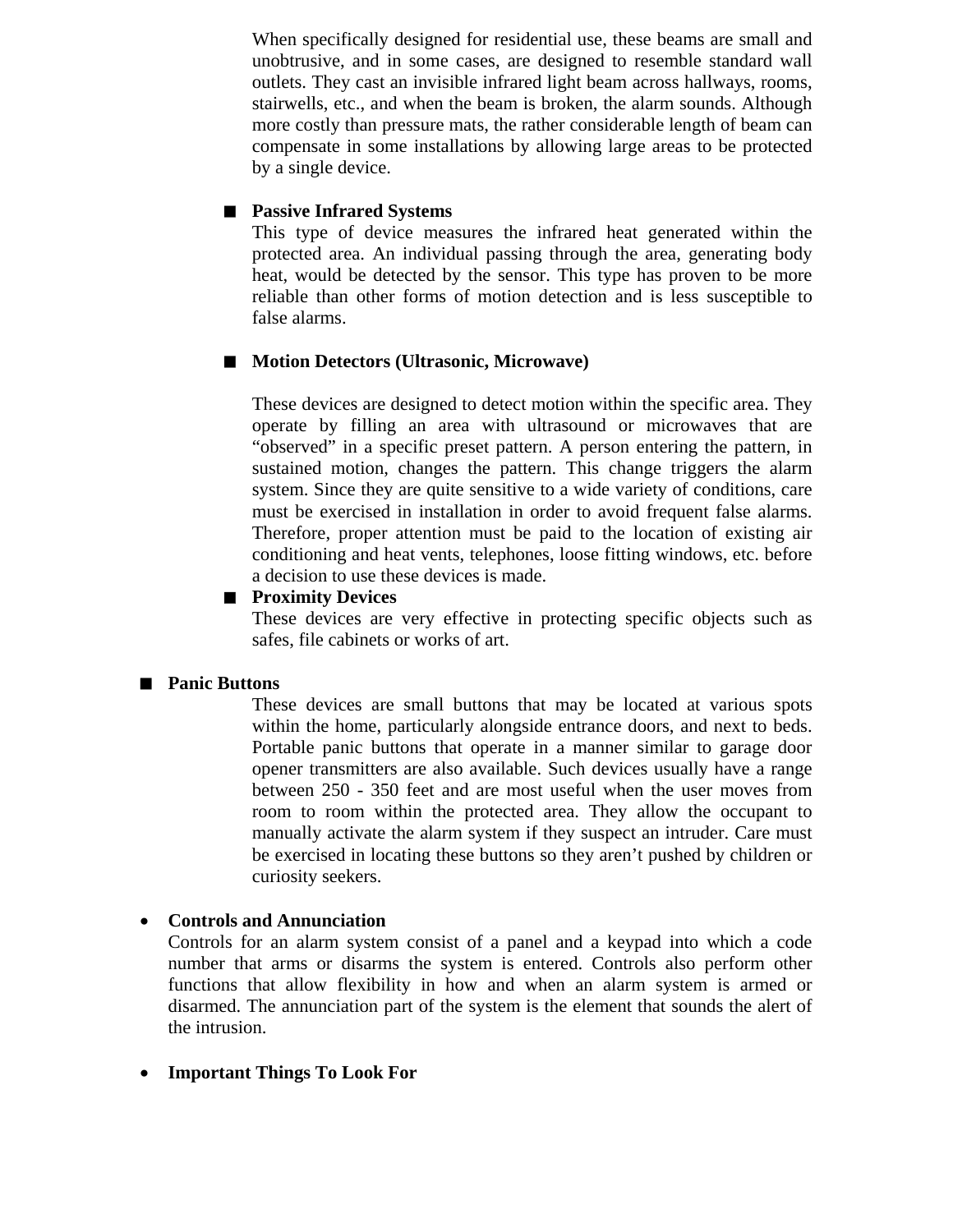### **In A Residential Alarm System**

- $\triangleleft$  An alarm system must have a reliable power supply. The most dependability is provided by a system that operates on household electric power, with emergency backup power provided by a battery to assure operation during power interruption. A rechargeable means of automatically reporting battery failure should be included. A service and maintenance contract that includes automatic battery replacement is highly desirable.
- $\checkmark$  Some visual or audible signal should be provided to notify or alert the homeowner of a malfunction in the system prior to operation.
- $\checkmark$  Any components that can turn the system on or off or render it otherwise inoperative or ineffective should be tamper resistant.
- $\checkmark$  All components and installation methods should meet the requirements of all applicable local standards, regulations and codes.
- $\checkmark$  An installed alarm system should carry a warranty covering parts and labor, from both the manufacturer and installer for a period of no less than one year from the date of installation.
- $\checkmark$  The installation company should by contract be required to provide service and repairs on a prompt basis.
- $\checkmark$  Upon installation of an alarm system, the homeowner should be thoroughly knowledgeable of what it does and what it does not do. They should be made familiar with all the details of operating the system and receive verbal as well as written instructions covering all possible circumstances involving the alarm system.

# • **Selecting The Right Alarm Company**

The alarm installation field is one of the country's fastest growing industries. While there are many experienced, reputable and reliable alarm installation companies, there are also those that are less than reputable and who will take advantage of the homeowner.

An alarm installation company should ideally be well established and have a verifiable record of successful operation. To check on an alarm installation company, the homeowner can possibly contact the local police and fire departments, the Better Business Bureau, the Consumer Protection Agency or the Chamber of Commerce. This background checking should be done *before* the company is invited into the home.

Employees of an alarm installation company who have access to a home should be bonded. It is also advisable to obtain a list of satisfied customers and to contact them directly.

# • **Inexpensive Alarm Protection**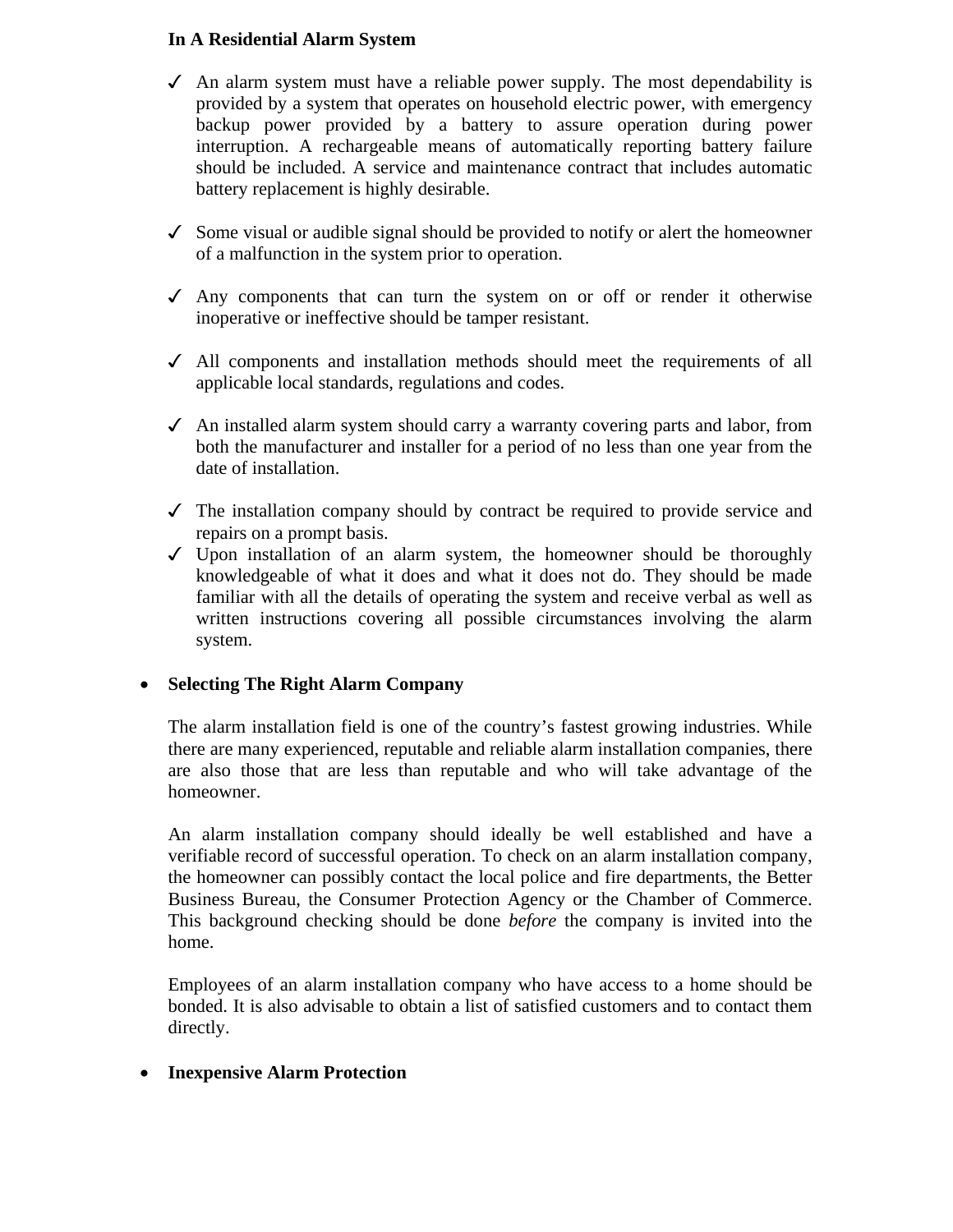There are a number of self-contained alarm systems useful to the homeowner who does not want the benefits of a full-featured, professionally installed system. These small units can be installed on a wall in a corridor or near a protected door or window and sound a loud local alarm if violated. It should be noted, however, that such devices are intended only to alert occupants and to startle an intruder; they should not be used for, nor are they intended to be used to call the police.

### • **False Alarms**

A large percentage of electronic alarms reported to police departments are false. For the sake of publication, a "false alarm" is defined as any alarm activation *not* caused by an intruder. False alarms waste police resources, add unnecessary risk to the responding officers and the public in general.

# **How To Reduce False Alarms**

The following are measures or steps the occupant or tenant can take to reduce false alarms in multi-residential housing:

- − If the occupant accidentally activates the alarm, they should advise their alarm monitoring company immediately. They need to memorize their pass code.
- − All alarm users should be trained to use the system and know the codes to arm and disarm the system; including how to cancel a false alarm.
- − All loose fitting doors and windows with sensors should be tightened. A loose fit may break the sensor contact, even without opening the door/window. Hinges and strike plates should be adjusted so the door can move no more than 1/4".
- − Do not have anything that will move (pets, plants, balloons, etc.) or stir the air (fans and heaters) in a room that is protected with a motion detector.
- − Have wide-gap sensors installed on all doors.
- − Have the sensitivity settings on motion detectors and glass-breaking sensors adjusted so unwanted sounds or items do not activate them.
- − If an alarm system is activated by a storm, it should be subsequently checked and adjusted.
- − It can be arranged for an alarm monitoring company not to dispatch the police for interior motion sensor activations without having other sensors activated. This is known as "double sensor" dispatching.
- − If an alarm system is more than five years old, the equipment should be evaluated for upgrading or updating.
- − Finally, after an alarm system has been activated, the occupant should wait a few moments to insure the alarm system activated itself proper

### **Biological Alarm**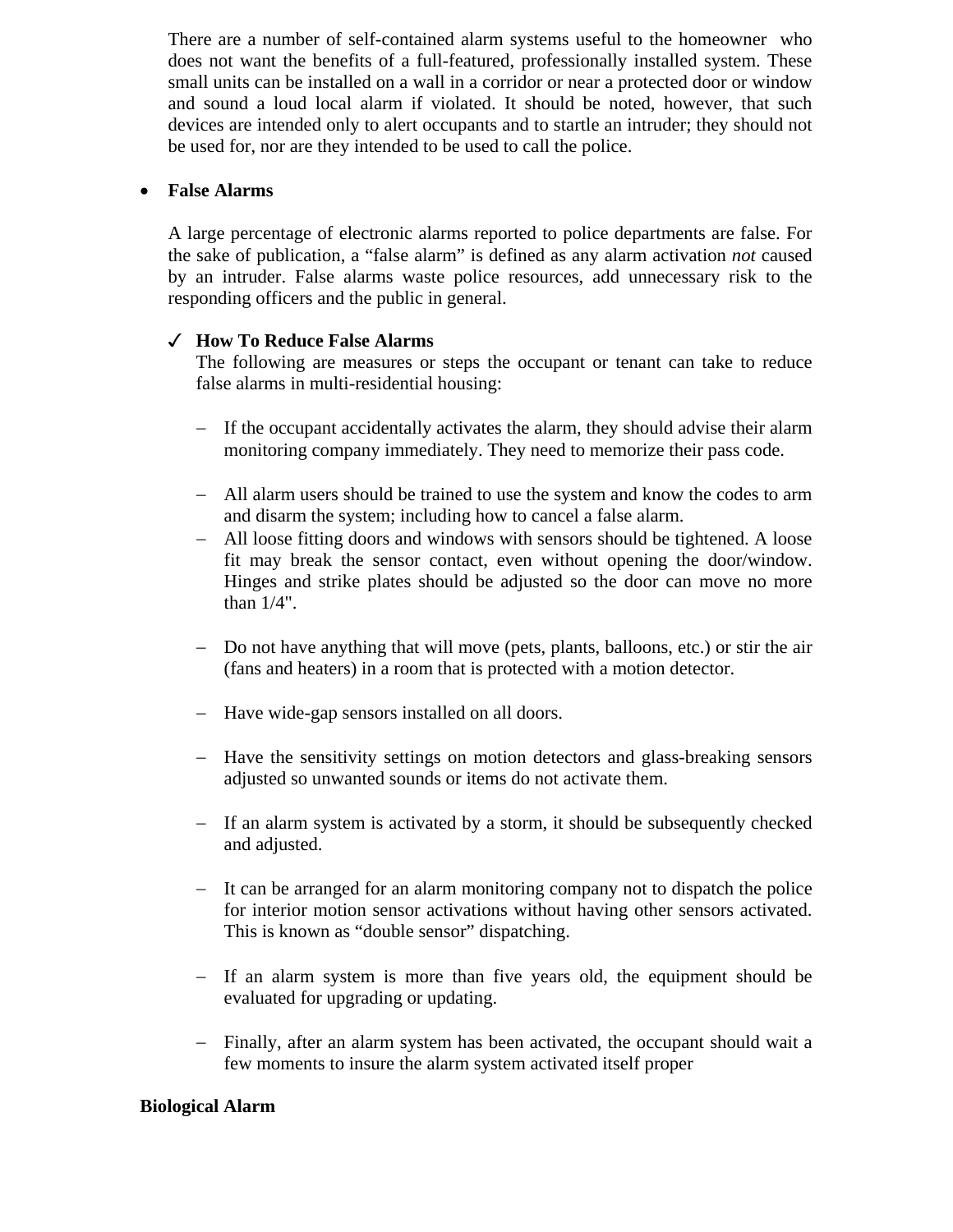The earliest "alarm systems" used by man to detect intruders were his animals. An alarm, after all, is basically a device to discover the presence of an intruder and sound a warning —— a dog may possibly be a good alternative for this purpose. A noisy, little dog can be a very inexpensive, very effective intrusion detection alarm. Food, water and affection can produce an alert, mobile, self contained alarm system which may be as effective as an electronic home alarm.

# **Security Closet**

Each home should ideally have a security closet, for storage of firearms, silver, cameras, coin collections, etc., within it. This closet should have load bearing walls on as many sides as possible. Heavy plywood should be installed on the inside (plasterboard) walls. The security closet should have a solid core door, a heavy duty deadbolt, high security strike and non-removable hinge pins. If the home has an alarm system, the closet door or interior should be alarmed.

# **Home Safes**

If a homeowner utilizes a safe for securing money or valuables, the safe should have a Underwriters Laboratories (UL) burglary resistant label on it. This UL label means that the safe model has been tested to resist attacks of a specific nature for a certain number of minutes,

Fire resistant chests and files also have UL ratings which indicate an endurance to fire in minutes or hours. Many people do not know the difference between fire resistant safes or chests and money safes.

# **Safe Deposit Boxes**

Homeowners should be strongly encouraged to rent a safe deposit box in which to store: 1) compact items of extreme value, such as diamonds or others expensive jewelry, heirlooms, and stamp and coin collections; 2) flammable documents such as legal papers, certificates, stocks and bonds, insurance policies, contracts and inventory and photos of household goods. Depending upon the special needs of the homeowner, the following is a list of the type of documents that should be stored in a rented band safe deposit box:

- $\checkmark$  Stock and bond certificates  $\checkmark$  Income tax records
- $\checkmark$  Mortgages, property titles and deeds  $\checkmark$  Health records
- $\checkmark$  Birth, marriage and death certificates  $\checkmark$  Insurance policies
- $\sqrt{\phantom{a}}$  PassportsPension plans  $\sqrt{\phantom{a}}$  Household inventory
- $\checkmark$  Military discharge papers  $\checkmark$  Citizenship and adoption papers
- 
- 
- 
- 
- 

# **If There is a Death in the Family**

Some burglars read obituaries and know people will be gone from the home during a funeral. If there is a death in the family, arrangements should be made for a house-sitter the day of the funeral.